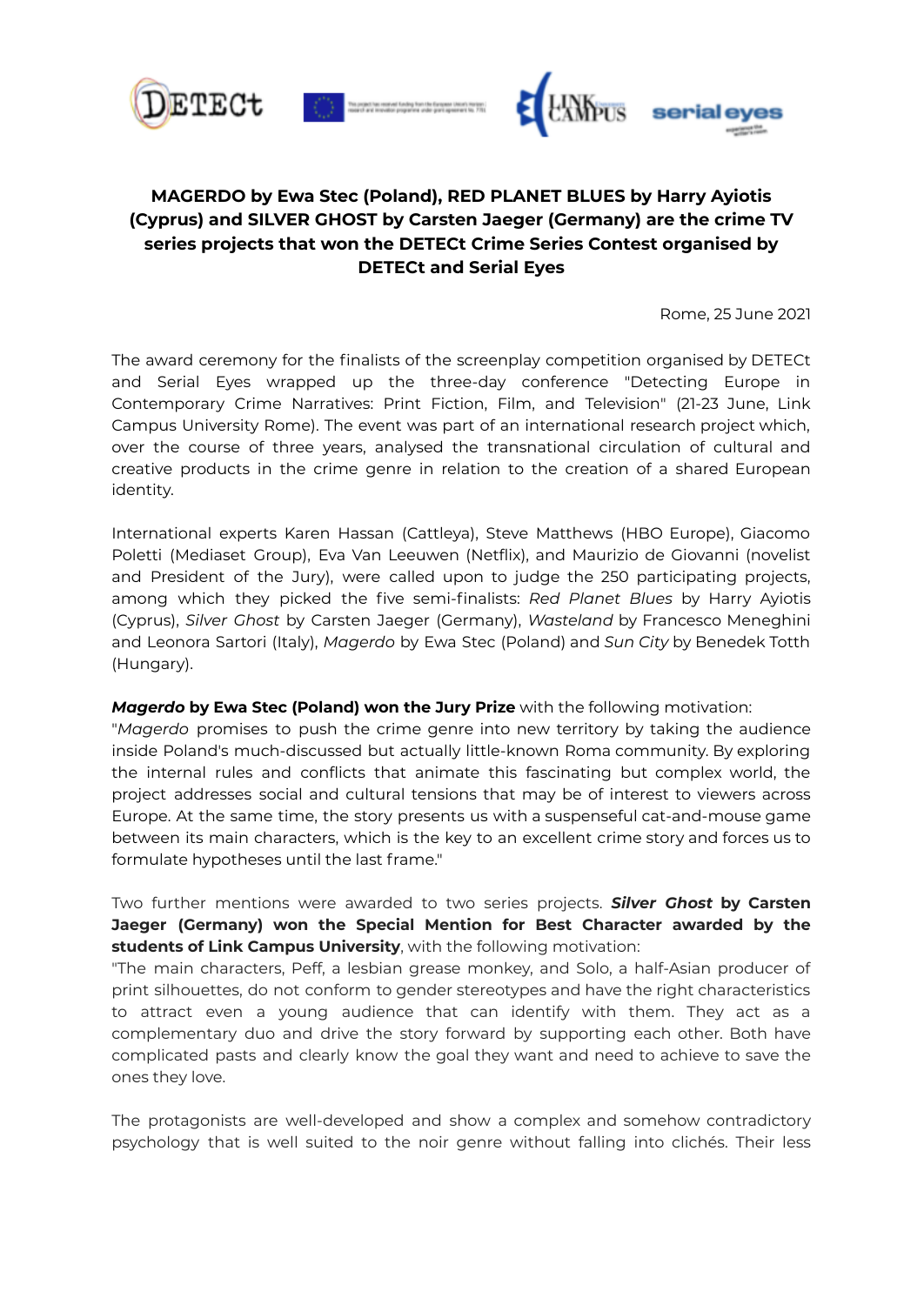



virtuous sides as well as their humanity bring them closer to the viewer and help create empathy."

Finally, **a Special Mention was awarded by the DETECt researchers to** *Red Planet Blues* **by Harry Ayiotis (Cyprus)**, for the following reasons:

"A crime story set on Mars? A homicide detective who has never worked on a murder case? A cop named 'Frank Kafka'?! *Red Planet Blues* is based on these weird premises. And more. Mixing crime and science fiction, *Red Planet Blues* addresses existential and political questions about contemporary lifestyles, asking whether the creation of a Martian colony could be an opportunity for humankind or just another form of escapism. A humorous, original take on crime narratives, this project promises to become an entertaining but at the same time enlightening reflection on the detective genre and why everybody loves it."

Wrapping up the award ceremony, de Giovanni recommended the participants to **allow their creativity to run free**, "**maintaining an extraordinary peculiarity and an appreciable singularity**. I do not think they need suggestions, but on the contrary, they should be strongly encouraged to maintain such a bold, precise creative individuality."

### **Award-winning projects logline**

*Magerdo*: Set in a Roma community in southern Poland, Magerdo tells the dark story of a 17-year-old girl, Roza, a gifted student and bride-to-be, who breaks all the rules of her people and tricks Stefan, an unassuming police detective, into searching for her long-lost mother, Anna.

*Silver Ghost*: Two small-time crooks, engaged in classic car scams, find themselves in a situation bigger than themselves when they stumble upon a 1920 Rolls Royce Silver Ghost made of pure gold.

*Red Planet Blues*: A police detective on humanity's first Martian colony is bored and tired of simply stating that obvious suicides are, well, suicides. Imagine his excitement when a real murder takes place on Mars... and his incompetence and lack of experience in trying to solve it.

## **About DETECt**

**DETECt - Detecting Transcultural Identities in European Popular Crime Narratives** is a European research project involving researchers, teachers, students and professionals from the creative industries that aims to study the effects of transnational and transmedia circulation of genre crime in Europe on the generation of new transcultural identities. The initiative is funded by the European Commission's Horizon 2020 programme. The project is coordinated by the University of Bologna.

Among the numerous activities carried out during the project, it is worth mentioning a **free online course (MOOC) dedicated to European crime**, recently available on the Edx platform; **a digital atlas for mapping European crime production**; **an App dedicated to the places of crime narratives**, already available for the city of Aarhus (Denmark) and under development for Bologna.